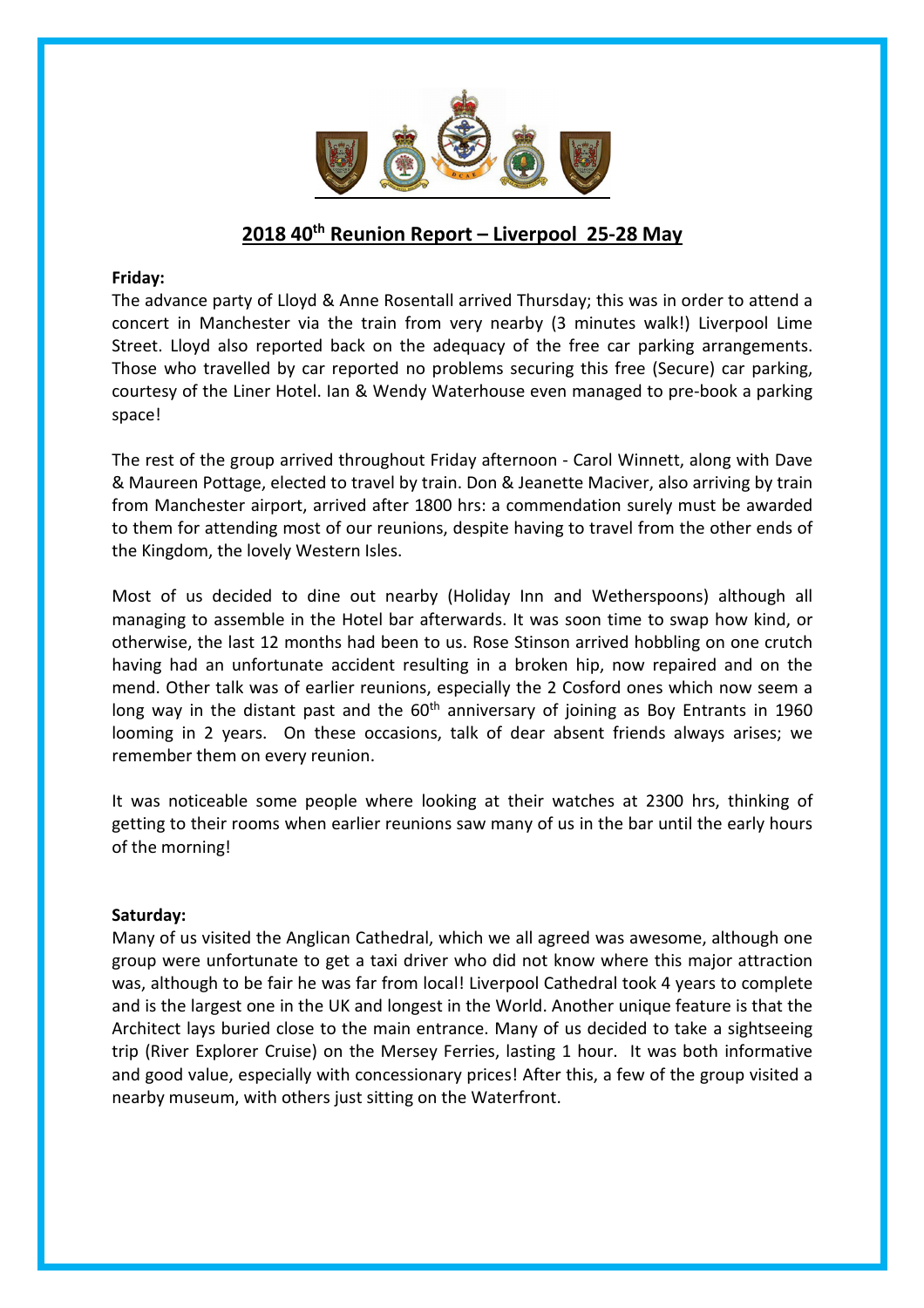### **Sunday:**

The highlight of the day was doing the Fab 4 Beatles Taxi Tour (11 of us) lasting 2 hours. Others took the coach tour, taking in the same Beatles tour. We visited the former homes of Ringo, George, John and Paul; this along with many other important landmarks (Penny Lane & Strawberry Field) involved in their early years. We all agreed it was worth every penny. Most of us agreed that we would now appreciate the lyrics of the Beatles more, listening more carefully to words associated with the places we visited and learnt about.

The Fab 4 tour group got dropped off at the Philharmonic Pub, which is famed for being one of the most beautiful bars in England, originally designed by shipwrights who built the Lusitania. Many visitors, including women, marvel at the pink marble men's toilets, said to be the only listed heritage toilets in the country. Lloyd Rosental l took some photos of this, someone said on his return it was ornate and small, not Lloyd of course! Later, some of the group, including Ian and Wendy Waterhouse, Steve Lister and Dave and Maureen Pottage were fortunate in being able to obtain tickets to see the Terracotta Warriors at the World Museum.

At 1900 hrs we all assembled for the traditional formal dinner, all seated on one long table. Some residents were most interested in finding out why some of us in black tie, with medals. Unknown to the group it was Ian and Wendy Waterhouse's  $51<sup>st</sup>$  Wedding Anniversary (congratulations to them both) and they kindly supplied the wine for the dinner, certainly a lovely gesture. The meal ran late and our bar time was cut short with early closing, not before Dave Pottage (who kindly organised a collection for staff, who had been first-class) got sidelined by a lady at the bar. We all left at a reasonable time for our beds, with some having to travel far in the morning.

#### **Monday:**

After breakfast it was the usual sad departures, although some had already left early with others to remain in Liverpool to see the Tall Ships sailing to take part in their race at 1100 hrs.

**Finally, thanks for your attendance and support, hoping you can make it next years' Reunion, which will be held in Stratford upon Avon. Our Web Page will soon show a nominal roll for this, along with hotel booking details so please commit at the earliest to secure your room, which can always be cancelled if circumstances change.** 

*Steve & Dave 40th*